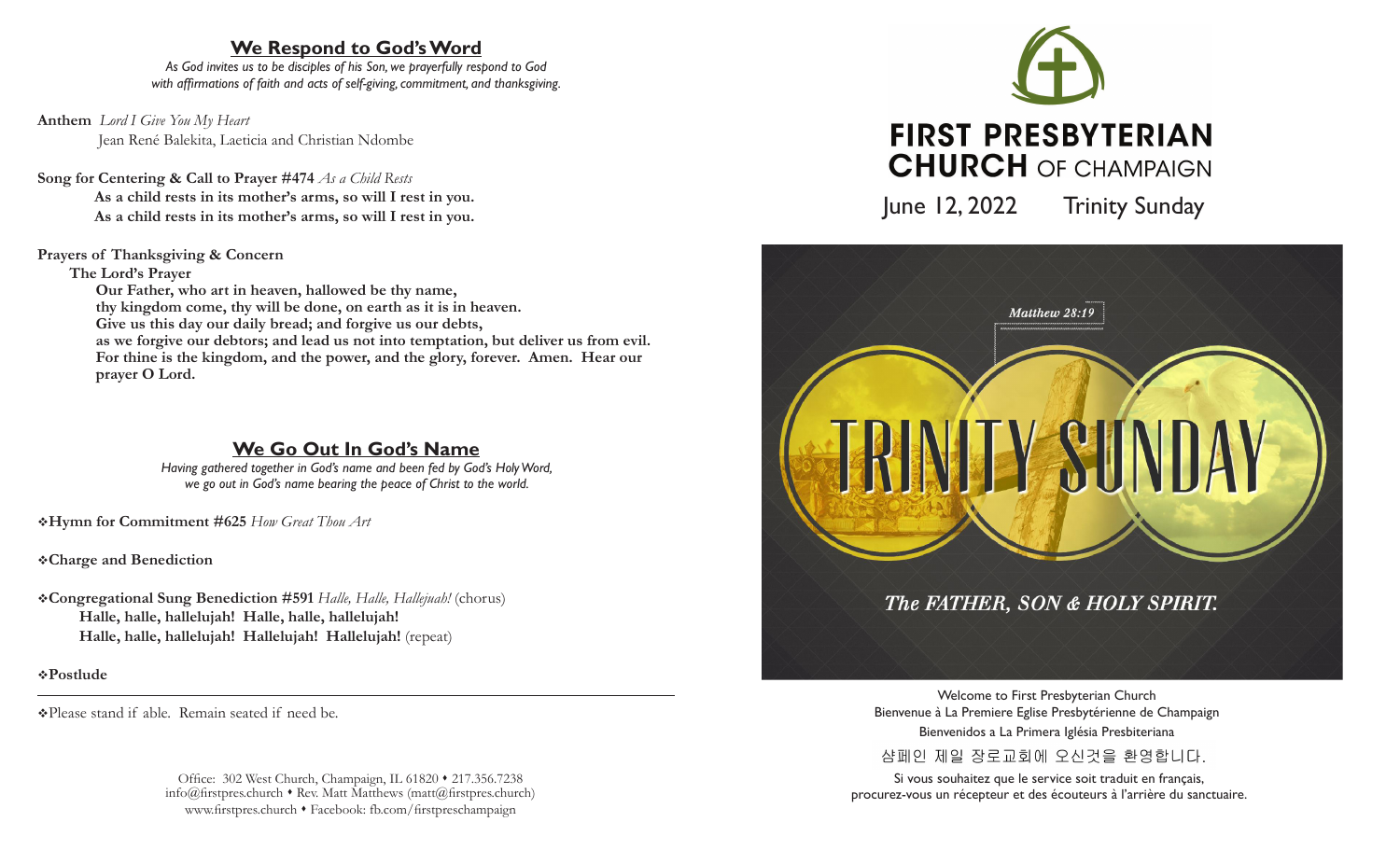# **Welcome to worship!**

*When you enter the sanctuary, please be mindful of the silent prayers of those around you.*

*We invite you to share your contact info in the Friendship Pad when passed, then to stop by our Welcome Center downstairs in Westminster Hall after the service for coffee and fellowship. Mingle with other friends and guests and learn more about this congregation's ministry. Welcome home!*

# **We Gather Together In God's Holy Name**

*God calls us together as "children." Wonderful it is to be so loved! Our natural response is worship.*

#### **Prelude**

**Chiming on the Hour of Tower Bell Act of Friendship & Sharing of Prayer Concerns** *Please pass the Friendship Pad and list prayer concerns on the prayer request cards in the pew.* **Greeting & Announcements**

v**Call to Worship** (by Simon Taylor, *Summer* in Wild Goose Worship) Praise the God of creation:  **who made us to be in relationship.**  Praise the Christ of love:  **who calls us friends.**  Praise the Spirit of peace:  **who enables us to live in unity.** 

v**Hymn #1** *Holy, Holy, Holy! Lord God Almighty*

**Call to Confession**

### **Prayer of Confession**

**Holy God, our Creator, our Redeemer, and our Sustainer, yours is a perfect relationship, one God in three persons, mutual and whole. We confess that our relationships are not that way. Instead of seeking mutual welfare and the common good, we seek our own gain. Instead of living in equality, justice, and respect, we construct systems that are unjust. We have failed to love like you. We have let sin drive us away from one another and from you. We long for wholeness and peace and a sense of well-being, but our sin takes us in other directions. Forgive us and restore us. We pray through Jesus Christ our Lord. Amen.** 

#### **Assurance of Pardon**

Friends, we are still standing in the grace of Christ. Because God's love has been poured into our hearts through the Holy Spirit, we are forgiven and set free to love God and neighbor, and to work for the reconciliation of the world.

### **We have peace with God through our Lord Jesus Christ. Thanks be to God!**

### **Passing of the Peace**

God calls us to love one another as God loves us. In this we know the truth of Christ's peace. Share signs of Christ's peace with one another. (*Please greet one another in the peace of Christ.*)

**Invitation to the Offering** *We are invited to return God's tithes and give our offering.* **Offertory Sung Response #15** *All Creatures of Our God and King* **All creatures of our God and King, Lift up your voice and with us sing: Alleluia, Alleluia Praise the Creator, praise the Son, Praise, praise the Spirit, Three in One! Alleluia! Alleluia! Alleluia! Alleluia! Alleluia! Prayer of Dedication & Thanksgiving** 

# **We Gather Around God's Holy Word**

*At the center of Christian life and worship is God's Word incarnate in Christ and God's Word as recorded in scripture. We hear the story of God's love in scripture and sacrament and we say, "Thanks be to God!"*

### **Word with Children**

**Prayer for Illumination #466** *Come and Fill Our Hearts* (from *Psalm 106:1* & *118:1a, 29a*) **Come and fill our hearts with Your peace, You alone, O Lord, are holy. Come and fill our hearts with Your peace, Alleluia!** 

**Scripture** *Genesis 11:1-9* (OT pg. 9)

This is the Word of the Lord./**Thanks be to God!** Ceci est la Parole du Seignuer./**Gloire à Dieu** (pronounced "glow-ah ah dew")

**Sermon** *Does God Have a Big Toe?* Matt Matthews